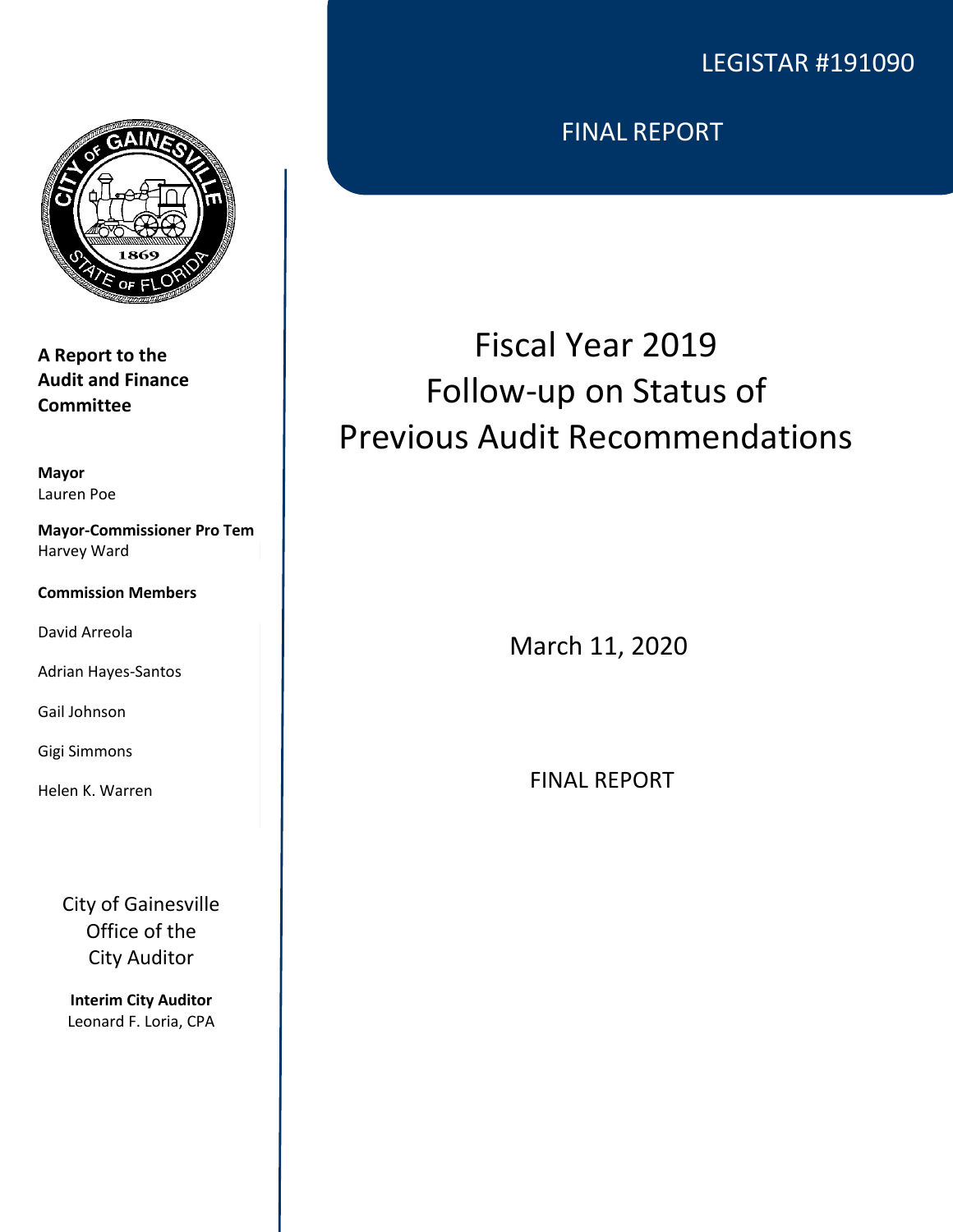#### **EXECUTIVE SUMMARY**

March 11, 2020



# **Why We Issue This Report**

This report provides the City Commission with an update on the status of audit recommendations and the progress of management in completing their action plans.

This annual follow-up engagement was included in the City Auditor's approved 2019 Fiscal Year Annual Audit Plan.

# Fiscal Year 2019 Follow-up on Status of Previous Audit Recommendations

# **BACKGROUND**

The responsibility for corrective follow-up action is that of management and those charged with governance. In accordance with City Commission Resolution 150127, City Auditor Responsibilities and Administrative Procedures, the City Auditor is required to follow-up with management to determine whether appropriate corrective actions have been taken on open recommendations. The City Auditor issues an annual report on the status of the action plans that remain open as shown in the chart below.

The audit process initially includes auditors identifying control weaknesses and making one or more recommendations. Management then proposes one or more action plans for each recommendation. During the follow-up review of action plan implementation, auditors determine if an action plan can be closed based on full implementation, management acceptance of risks, or obsolescence due to a change in the business environment.

# **OBJECTIVE**

The objective of this report was to present the status of implementation of action plans completed by management during Fiscal Year 2019.

# **FISCAL YEAR 2019 RECOMMENDATION IMPLEMENTATION STATUS**

| <b>Audit Title</b>                                                                       | <b>Report</b><br><b>Date</b> | <b>Department</b>                           | <b>Action Plans</b> |                |                |
|------------------------------------------------------------------------------------------|------------------------------|---------------------------------------------|---------------------|----------------|----------------|
|                                                                                          |                              |                                             | Open                | <b>Closed</b>  | Remaining      |
| Review of Payroll System                                                                 | Jan 2014                     | <b>GG Finance</b>                           | $\overline{2}$      | $\Omega$       | $\overline{2}$ |
| GPD Property and Evidence Section                                                        | Sept 2015                    | Police                                      | 1                   | $\Omega$       | $\mathbf{1}$   |
| <b>Gainesville Fleet Operations</b>                                                      | Jan 2016                     | <b>Fleet Operation</b>                      | 5                   | $\overline{2}$ | 3              |
| <b>Vehicle Fuel Process</b>                                                              | Nov 2016                     | <b>Fleet Operation</b>                      | 1                   | 1              | 0              |
| RTS Farebox and Bus Pass Revenues                                                        | Sept 2017                    | <b>Regional Transit</b>                     | 3                   | 1              | $\overline{2}$ |
| Building Inspection Division (Investigation)                                             | Oct 2017                     | Department of Doing                         | 1                   | 1              | 0              |
| <b>GRU Non-Pension Investments</b>                                                       | Nov 2017                     | <b>GRU Finance</b>                          | 16                  | 0              | 16             |
| <b>Annexed Property Fee Collection</b>                                                   | Aug 2018                     | Department of Doing                         | 3                   | 2              | $\mathbf{1}$   |
| GG and GRU Vendor Master File Audit                                                      | Aug 2018                     | <b>GRU Procurement</b><br><b>GG Finance</b> | 14                  | 10             | 4              |
| <b>EO Mandatory Annual Diversity Training</b>                                            | Aug 2018                     | <b>Equal Opportunity</b>                    | 2                   | 1              | $\mathbf{1}$   |
| Independent Combined Communication Center<br>Interlocal Agreement Agreed Upon Procedures | Nov 2018                     | <b>CCC Executive</b><br>Board               | 1                   | $\Omega$       | $\mathbf{1}$   |
| <b>GG ERP Implementation</b>                                                             | Feb 2019                     | <b>GG Technology</b>                        | 6                   | 3              | 3              |
| Reichert House Youth Academy - Part A                                                    | <b>April 2019</b>            | Police                                      | 17                  | 0              | 17             |
| Total: 13                                                                                |                              |                                             | 72                  | 21             | 51             |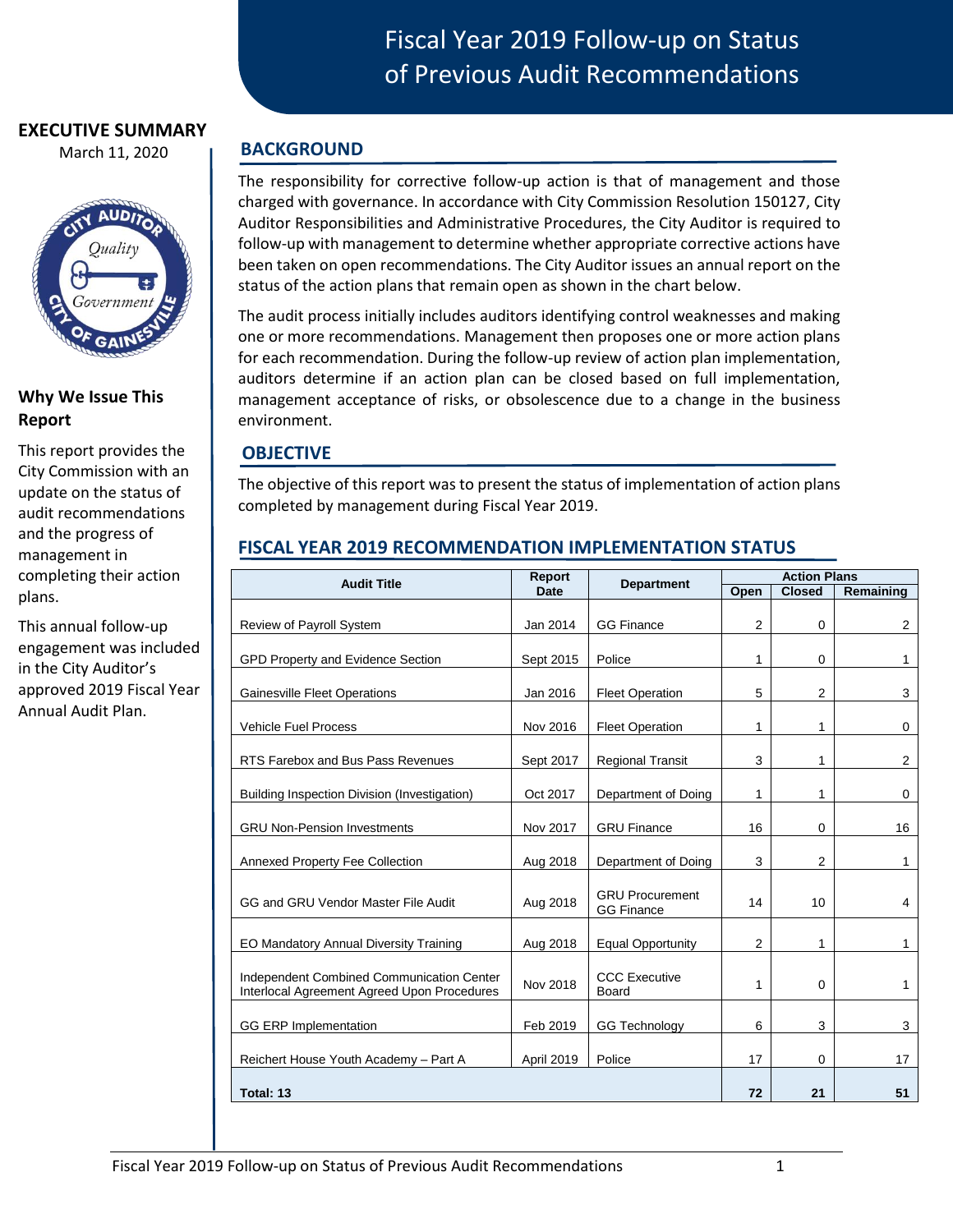# **SCOPE AND METHODOLOGY**

The scope of this follow-up is all open management action plans expected to be implemented during Fiscal year 2019. Expected implementation dates were provided by management either in responses to the original audit reports or revised during subsequent follow-ups. In Fiscal Year 2019, the City Auditor's Office began using our audit management system to track recommendations and management implementation of action plans.

During the engagement, we contacted management process owners and obtained and reviewed documentation submitted by management to verify implementation status.

## **OBJECTIVES AND CONCLUSIONS**

#### **1. Were management action plans related to open audit recommendations completed?**

**Generally no.** This year, 72 outstanding management action plans were expected to be completed. Management provided these action plans for recommendations made in thirteen audits from January 2014 to April 2019. We reviewed information provided by management and agreed that 21 action plans were implemented and closed. There are still 51 open action plans. More information on open recommendations is summarized in the next section. We recommend management continuously work on their action plans and provide prompt status updates throughout the year.

# **Summary of Action Plans Not Yet Implemented**

#### *Review of Payroll System (2014)*

Two action plans remain open. Status and evidence are needed to evaluate whether the Gainesville Police Department's (GPD) timekeeping process has been improved to reduce errors and payroll processing time, and whether payroll reports have been designed in the new Enterprise Resource Planning (ERP) system to ensure accurate payroll figures are reported.

#### *GPD Property and Evidence Section (2015)*

One action plan remains open. GPD is in the process of updating their General Orders including Section 84.1 for periodic cash reporting procedures for the Property and Evidence Control section. The revised completion deadline is April 2020.

#### *Gainesville Fleet Operations (2016)*

Two action plans are closed and three remain open. Annual physical inventory guidelines have yet to be updated with instructions on vehicle mileage inspection. A Service Level Agreement between GRU IT and Fleet will be established after the new ERP system is live. Security roles and access privileges in the new system are being designed and will be implemented. The estimated completion date is April 30, 2020.

#### *RTS Farebox and Bus Pass Revenues (2017)*

One action plan is closed and two remain open. Supervisory review of monthly revenue reconciliations will not be started by the General Government Finance Department until the Fiscal Year 2019 financial audit is completed. The Human Resources (HR) department is currently evaluating the overall new hire background process, and the Internal Control Manager is developing a cashier training and certification program to improve control effectiveness.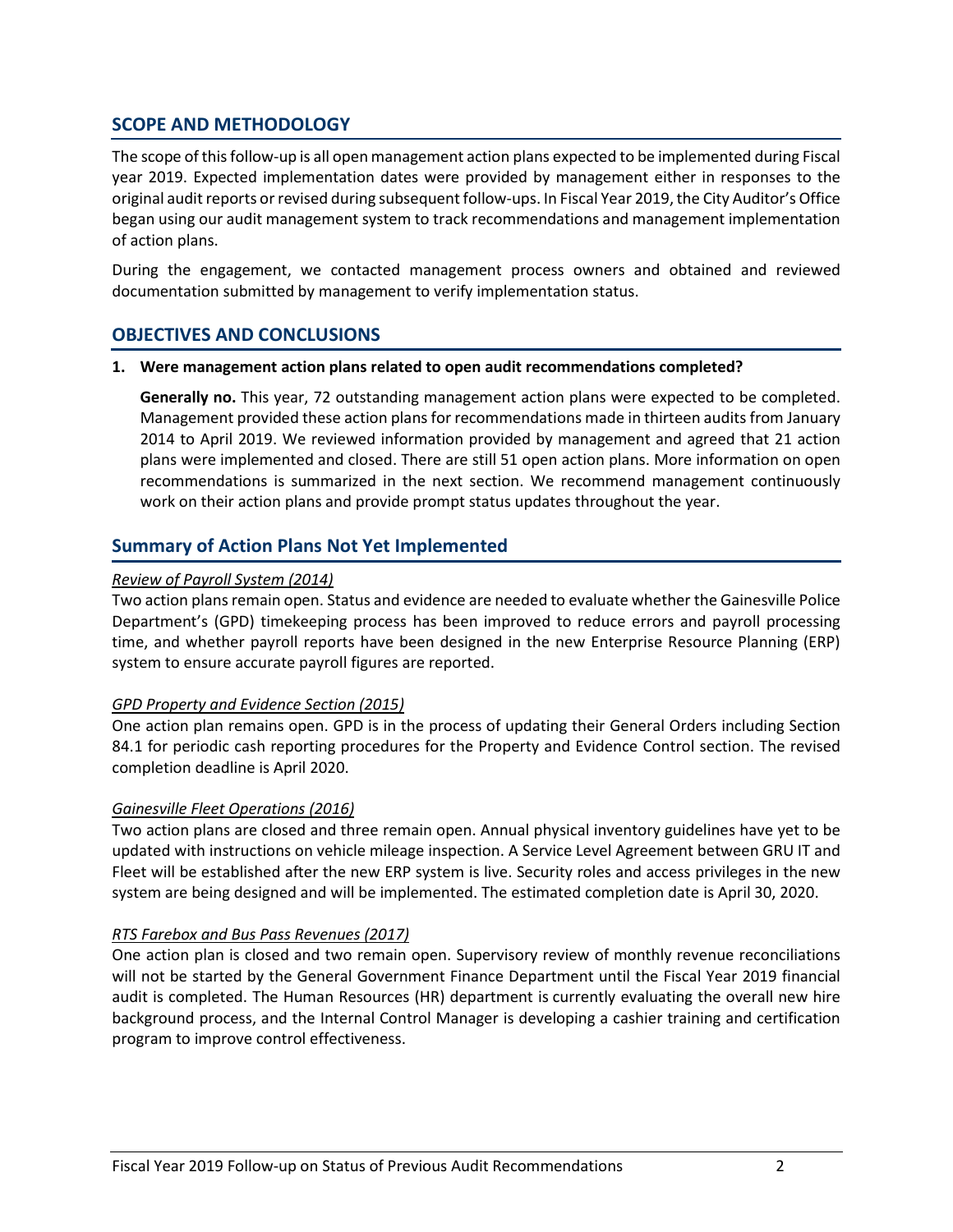#### *GRU Non-Pension Investments (2017)*

Sixteen action plans remain open. GRU Finance is in the final stages of the implementation of the SAP Treasury module which may help resolve identified issues. Completion dates are extended to September 30, 2020.

#### *Annexed Property Fee Collection (2018)*

Two recommendations are closed, and one action plan remains open. The accounting task of verifying revenue from annexed properties will not be started by the General Government Finance Department until the Fiscal Year 2019 financial audit is completed.

#### *Vendor Master File (2018)*

There were eight action plans for General Government, of which six are closed and two remain open. One open action plan is to ensure accurate vendor information is transferred into the new enterprise resource planning system. The second open action plan is HR's enforcement of employee annual disclosure of outside business activities per City policy. The new enterprise resource planning system is expected to include this feature, and the completion date is extended to end of Fiscal Year 2020.

There were six action plans for GRU, of which four are closed and two remain open. Reporting features in SAP to enhance controls for employee conflict of interest detection and new vendor monitoring have not been implemented due to the lack of resources.

#### *Equal Opportunity Mandatory Annual Diversity Training (2018)*

One action plan is closed and one remains open. The Office of Equal Opportunity has taken measures to evaluate training effectiveness. A formal procedure for diversity training is still underway while the office is restructuring and reviewing mandatory compliance training classes.

#### *Independent Combined Communication Center Agreed Upon Procedures (2018)*

One action plan remains open. An update is needed on whether the recommendations in the letter to the Executive Board of the Combined Communication Center have been discussed.

## *General Government ERP Implementation (2019)*

Three action plans are closed and three remain open. Evidence for an integrated project management plan to address critical areas such as cost control, change control, and quality management has not been provided. General Government's Department of Technology is hiring a new director to establish a standard process for future project funding requests. The Charter Officers met on January 6, 2020 and discussed the development of a Citywide IT governance structure and agreed that the Charters would work together toward achieving that goal.

## *Reichert House Youth Academy – Part A (2019)*

Seventeen action plans remain open. The City Manager's Office wants to provide comprehensive responses after Part B of the Reichert House Youth Academy audit is received and reviewed. The City Auditor's Office expects to present Part B to the Audit and Finance Committee in April 2020.